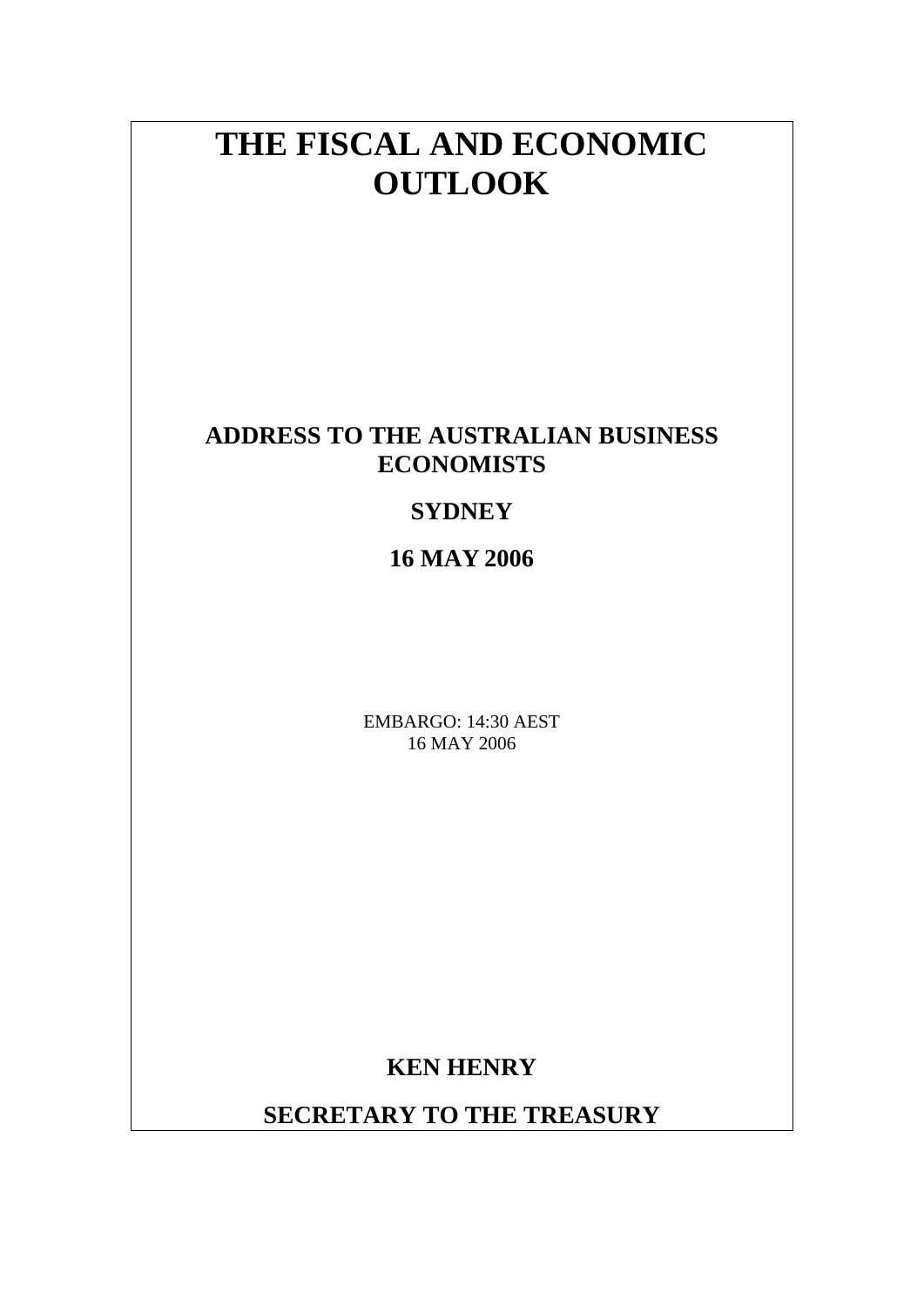## **THE FISCAL AND ECONOMIC OUTLOOK<sup>1</sup>**

If Australia's recent macroeconomic performance is any guide, the economic environment is remarkably benign. The macro economy is growing at around its potential growth rate of 3 to 3½ per cent; underlying inflation is around 2½ per cent; the unemployment rate is at 30-year lows of around 5 per cent – low also by international standards; wages growth, at about 4 per cent, is not putting pressure on average unit labour costs; and the public sector has no net debt. The world economy is also doing well, having grown above trend for 3 years. While, as always, we can identify short-term risks to the outlook, our forecasts would have these domestic and global pictures continuing.

Yet, despite this apparent macroeconomic stability, there are forces acting on the Australian and global economies that are both powerful and long lasting. Global macroeconomic performance is playing out against, and is being very heavily affected by, three historic medium- to long-term developments: (1) the ICT 'revolution'; (2) the economic emergence of China and India; and (3) population ageing. Just how each of these developments affects the macroeconomic performance of the international economy, and of its national member economies, depends upon many things. An important one is the ebb and flow of the contest between the internationalising forces of globalisation and the efforts of nationalist protectionists. But it is important to recognise too that this contest is itself being influenced strongly by the ICT revolution, the emergence of China and India, and population ageing.

The ICT revolution is creating an information and communications superhighway that ignores national borders. China's re-emergence as a major player in world merchandise trade and the impending emergence of India and others is bringing hundreds of millions of people into the modern world.<sup>2</sup> And the uneven global pattern of population ageing will have far-reaching implications for capital markets and, quite possibly also, for migration flows, forcing national policy makers to confront issues as fundamental as national identity.

The fact that these forces are powerful and long lasting does not mean that they will always play out smoothly. There will be episodes of volatility, some of which will pose difficult challenges for policy makers.

The ICT revolution provides a recent example. It underpinned an enormously positive sentiment toward the United States economy in the second half of the 1990s; a sentiment captured initially by the rather startling term 'irrational exuberance'. Later, and when policy makers and commentators found it imperative to find rationality in exuberance, by the even more startling label the 'new economy'  $- a$ startling label because it was being used to describe the most developed economy on earth.

<sup>1</sup> I would, as usual, like to thank Treasury colleagues for assistance in the preparation of this speech, especially, on this occasion, David Gruen and Steven Kennedy.

<sup>2</sup> See, for example, Treasury (2001).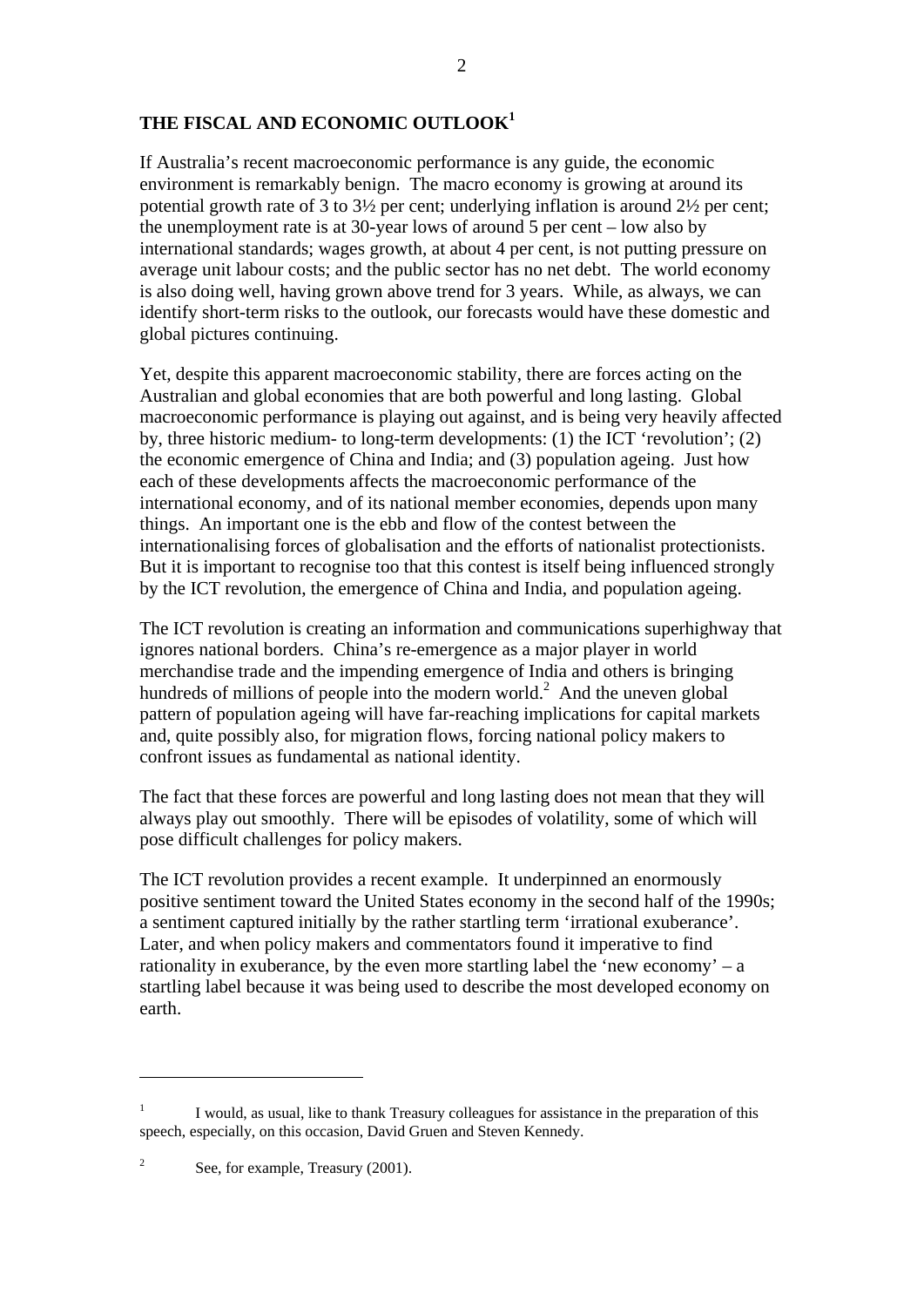That positive sentiment under-wrote a US stock market bubble funded by an unprecedented inflow of portfolio equity capital apparently disinterested in traditional notions of reward. It provided financial substantiation of persistent US Treasury rhetoric supportive of a 'strong' US currency. And it financed a burgeoning US current account deficit. And when, inevitably, the bubble burst, even rational bystanders suffered substantial real and financial losses in the global downturn of 2001.

China's re-emergence may also be accompanied by periods of volatility. There is risk in the fact that it is provoking industrial country protectionists who want to rebuild and buttress the fortresses erected in the middle decades of the last century. Were they to be successful, the consequences for world economic performance could be very serious.

Industrial country protectionists are concerned by China's impact on the world prices of manufactures. But even more pronounced has been China's impact on the price of energy and of commodities in general. Commodity price developments are affecting all economies. For some, like our own, the immediate consequence is extraordinarily high terms-of-trade. Other economies are having their terms-of-trade hammered. High terms-of-trade should be good news. But it is the sort of good news that has policy makers sitting on the edge of their seats. And for good reason: earlier termsof-trade booms have not always been comfortable times for Australian policy makers.

Today I want to explore some of the implications for the Australian economy, and Australian economic policy, of the re-emergence of China.

#### **Chart 1: Growth after takeoff**

In the period since the Second World War there have been several instances of rapid industrialisation in various parts of the world: Japan from 1955; the NIEs<sup>3</sup> from 1967 and the ASEAN-4<sup>4</sup> from 1973. But, thus far at least, China's development since 1979 eclipses all of these.

#### **Chart 2: Share of world merchandise trade after take-off**

25 years ago, China accounted for less than 1 per cent of global merchandise trade. Today, it accounts for more than 6 per cent – about a percentage point higher than Japan's present share and only about 1¾ percentage points less than Japan's high point.

#### **Chart 3: China's share of world consumption of materials**

This extraordinary trade performance has been fuelled by massive quantities of material inputs: nickel, aluminium, copper, zinc, steel, iron ore and coal. In respect of the last two, China now absorbs more than a third of global production.

<u>.</u>

<sup>3</sup> Hong Kong, Singapore, Korea and Taiwan

<sup>4</sup> Malaysia, Philippines, Indonesia, Thailand.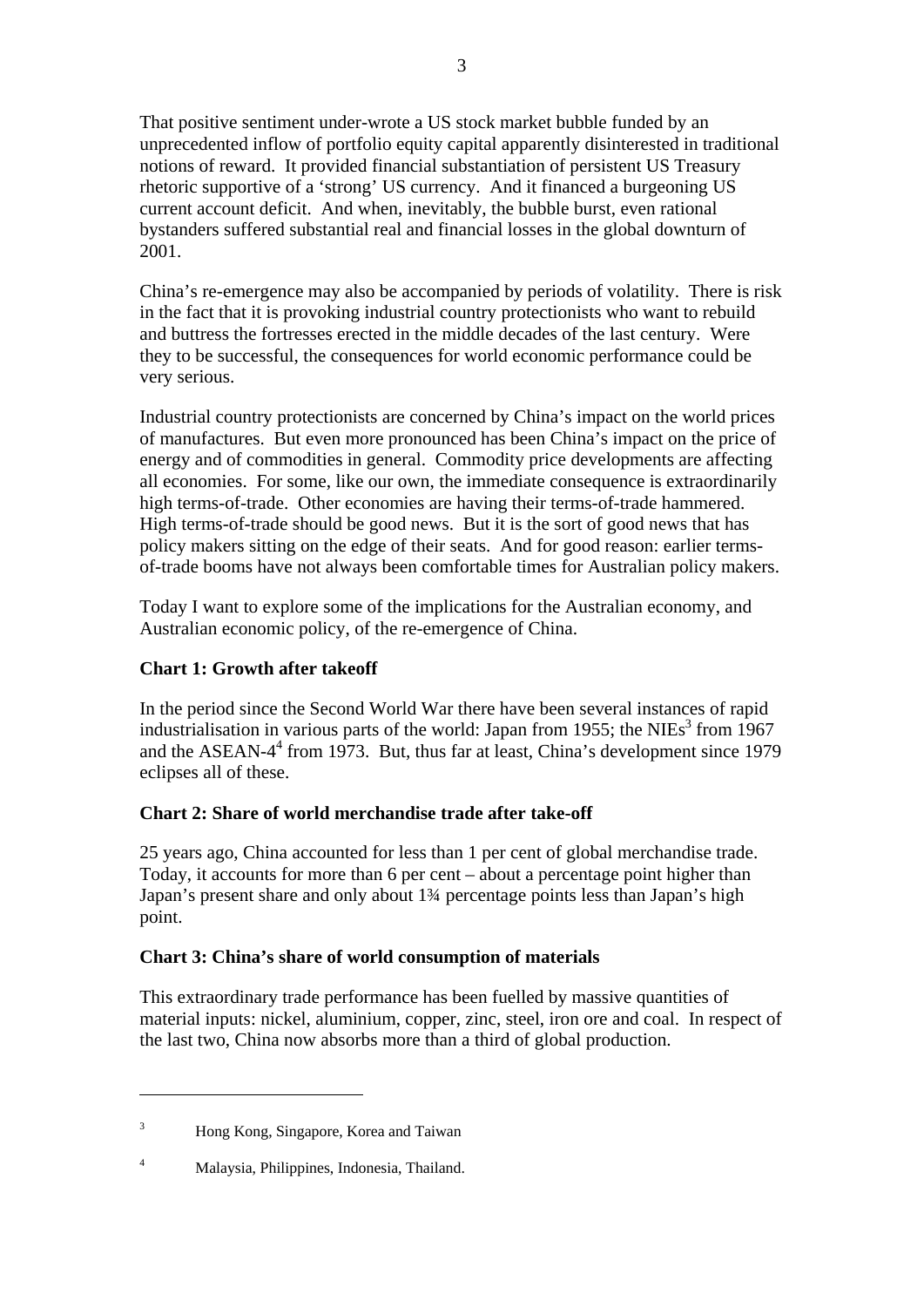#### **Chart 4: Commodity prices**

An immediate consequence of this substantial addition to the global demand for industrial material inputs has been a dramatic rise in commodity prices, especially for coal and iron ore. Average prices received by Australian non-rural commodity exporters have increased by over 60 per cent in the last two years.

#### **Chart 5: Terms-of-trade**

While China's industrialisation has added substantially to the global demand for material inputs, it has, as an earlier chart illustrated, also been adding substantially to the global supply of manufactures. Australia is a net exporter of many of the materials used in Chinese industry and a net importer of manufactures. Of course, only about one third of our exports have benefited from the higher prices illustrated in the previous chart, and many of the things we import have not been affected by Chinese supply. Even so, when we look at what has happened to the ratio of average export prices to average import prices we find a very significant pick-up in our termsof-trade.

This chart goes back to 1963. It shows that present conditions are quite unusual. It also shows that terms-of-trade booms can be short-lived. There is substantial interest in knowing for just how long the present high commodity prices and terms-of-trade surge might last. Investors and resources producers have an obvious commercial interest in the matter. One of the Treasury's interests is in understanding how the terms-of-trade boom might be affecting the budget – more generally, what is the likely impact of the terms-of-trade boom on present and prospective budgets and how is it affecting the stance of fiscal policy? These are difficult questions.

In order to make fiscal projections, we need projections for key macroeconomic variables. Forecasting is difficult, and increasingly so the longer the time horizon. For this reason, rather than make long-term forecasts, our standard approach is to base our projections on an economy evolving as it has on average in history. Another reason we take this approach to projections is that several of the variables we project are commercially significant, and we would prefer not to be criticised for any losses that people like you might make in reliance on our judgements.

A third reason supporting our approach is that we want to avoid any risk of confusion about the respective macroeconomic policy responsibilities of the Treasurer and the Reserve Bank Board. There is a risk that if we were to publish a judgement about the future direction of, say, the exchange rate or interest rates, we might be interpreted as taking a view on what these things should be as opposed to what we think they might be. Better, we think, simply not to be seen to be taking a view at all.

Incidentally, the projections of interest rates, exchange rates and so on are used also in deriving our forecasts for real economic activity – a point that seems easily lost in public commentary.

You will recall that when we put together the macroeconomic projections to support last year's budget, we thought it would not be prudent to assume that recent commodity prices would be sustained over the three-year projection period. Instead, we adopted a prudent assumption that coal and iron ore prices would decline in two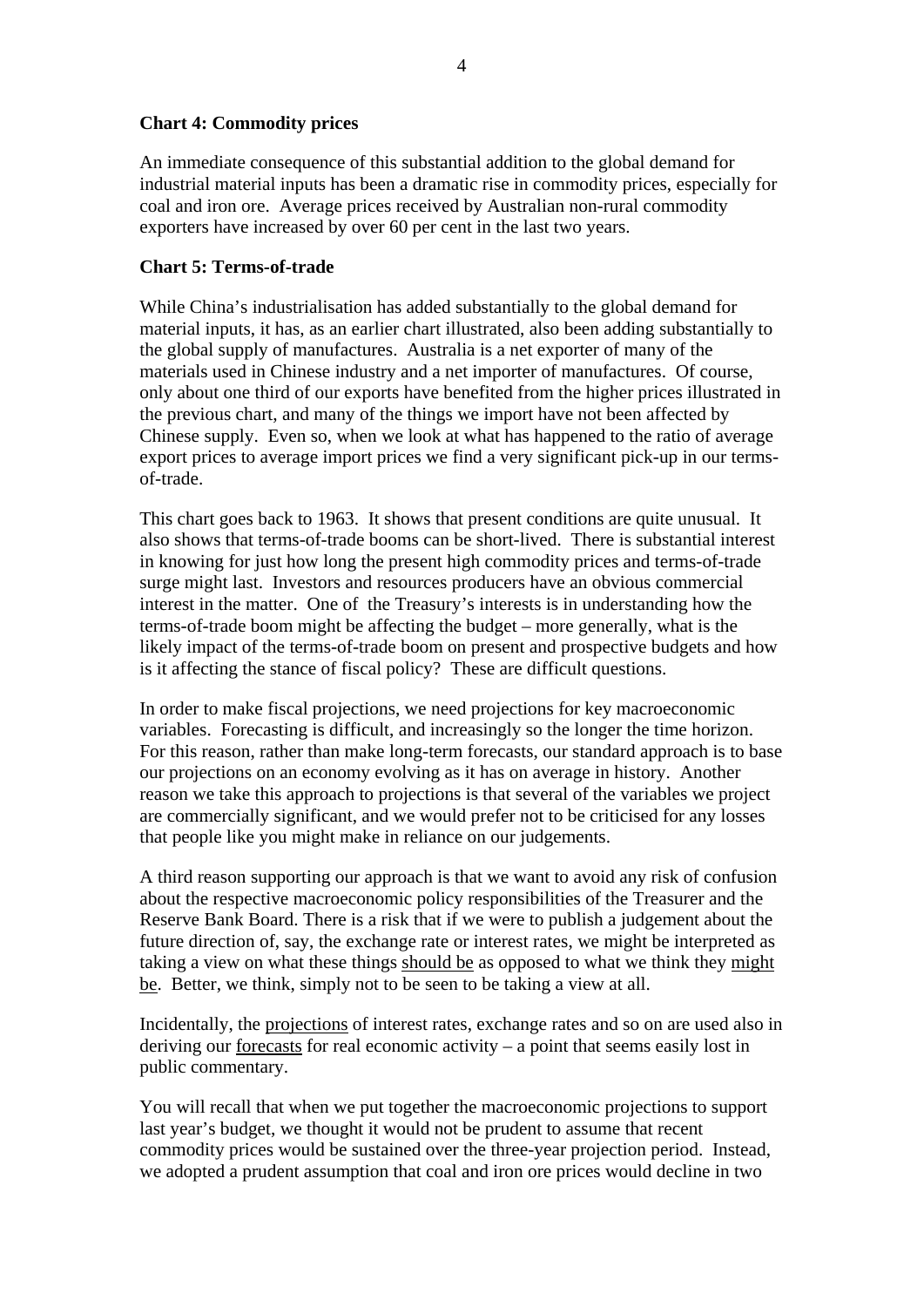annual steps back to historical levels. When we updated the Budget outlook at MYEFO, we began forecasting rather than projecting activity in 2006-07. However, our approach to the projections still seemed a prudent one to us. Thus, we moved everything out a year, with the first downward step in coal and iron ore prices occurring in 2007-08 and the second in 2008-09. We have confirmed this approach in the 2006-07 Budget.

### **Chart 6: Commodity prices (with forecasts/projections)**

Average commodity prices are projected to fall by about 25 per cent, remaining 10 per cent or so above year 2000 levels. So, in our fiscal projections, we have taken out quite a lot of insurance against a commodities price collapse. Pessimistic commentators consider that even that level of insurance is not sufficient to protect the budget against a major 'China stumble'. Well, there are lots of possible adverse developments that are at present 'unforeseen', and which would have a material impact on fiscal outcomes. The possibility of China's stumbling is among them, but there are many others. Our fiscal position provides us with a great deal of flexibility to respond to such unforeseen developments. I would go further: if the adverse shock were so large that it drove the budget into deficit, then a deficit budget outcome would be appropriate. Moreover, such an outcome would be quite consistent with the fiscal strategy.

The optimists, on the other hand, are asking whether, if commodity prices stay up at around present levels for many years, we won't turn out to have been too conservative in our fiscal projections. And at what point, they want to know, would we decide to accept reality and abandon the downward bias in our projections? As to the first question, the answer is, 'other things equal, yes'. All I can say about the second question is that our macroeconomic projections will continue to be driven by history. If the emerging history gives us sufficient confidence that the present projections methodology is too conservative, then we will adjust it. We are not at that point yet, however. It is our view that, for the moment, it is prudent to base the fiscal projections on the step-down in commodity prices illustrated in the chart.

## **Chart 7: Terms-of-trade (with forecasts/projections)**

It's worth noting that our downward adjustments to coal and iron ore prices have much less of an impact on the projected terms-of-trade than they do on projected commodity prices. The terms-of-trade remain well above average levels, and only about 10 per cent below where they are right now. And it is the terms-of-trade that are of importance to the pattern of resource allocation in the Australian economy.

The present high terms-of-trade might turn out to be short-lived. Yet, in thinking about the implications for the Australian economy of the re-emergence of China, India and others, it would not be prudent to ignore the possibility that the terms-oftrade remain well above historical levels for a considerable period of time.

As many analysts and commentators have pointed out, the present terms-of-trade boom has a very different genesis from the 1970s spike.<sup>5</sup> That earlier episode was

5 See, for example, Gruen (2006).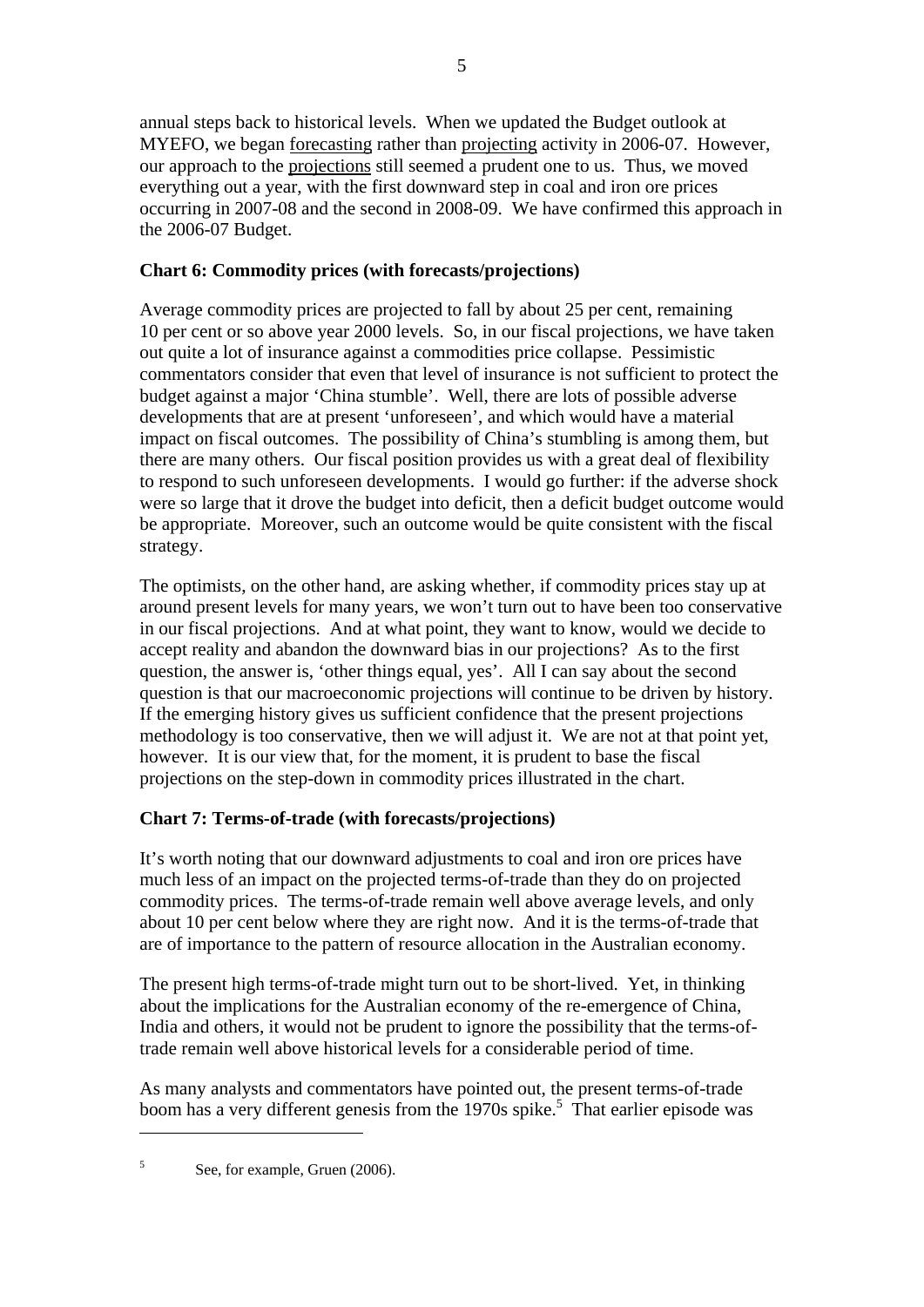both sharp and largely confined to rural commodity prices. Following an initial terms of trade spike, a further shock was introduced into the global economy by an artificial oil supply shock engineered by the OPEC cartel. Economic theory, and a good deal of economic history, tells us that cartels have a difficult time sustaining such behaviour. We should expect such episodes to be short-lived, as that one was, even if the cartel itself endures. The present commodity price boom, by contrast, is largely demand driven and reflected in a wide set of non-rural commodities. Provided resources production is not subject to long-run increasing returns to scale (declining long-run average costs of production), prices should remain above historical average levels for as long as demand remains above where it would have been on the basis of trend growth. That is not to say that there will not be volatility sufficient to produce temporary falls in commodity prices. And nor does it imply that commodity prices will stay up at present levels: we should expect prices to fall somewhat as new supply capacity is brought on stream. But, absent a substantial and sustained negative shock to global demand, we should not expect to see average commodity prices fall all the way back to turn of the century levels.

And as far as the denominator of the terms-of-trade is concerned, continued expansion in Chinese manufacturing could put downward pressure on our average import prices for many years.

So it is worth exploring what might happen to the Australian economy if it turns out to be the case that the terms-of-trade are permanently higher, even if not quite as high as at present.

Standard economic theory offers numerous insights on the economic effects of an improvement in the terms-of-trade. In this standard theory, the factors of production (capital and labour) are perfectly mobile between industries, moving in response to factor returns (wages and the return on capital). So there are no rigidities associated with labour and capital being tied to specific sectors. However, the total (i.e., economy-wide) supply of labour and capital is fixed. In these models, one sector of the economy produces 'exportables' and another is 'import-competing'. The former produces things that are both exported and consumed domestically, while the latter produces things that are only consumed domestically and which compete with imports.

#### **Chart 8: Australia's net exports**

Many of the goods and services that we export, including a lot of manufactures and services, are not enjoying higher prices as the terms-of-trade increase. The exportables industry that is the clearest beneficiary of higher prices is resources. Import-competing activities facing static or declining prices are numerous. Importcompeting manufacturing has gained the most attention, but its circumstance is broadly shared. Nevertheless, to keep the following discussion as simple as possible, I am going to label the exportables sector 'resources' – noting that this sector is relatively capital-intensive – and label the import competing sector 'manufactures'. With this gross simplification, the terms-of-trade is the price of resources relative to the price of manufactures.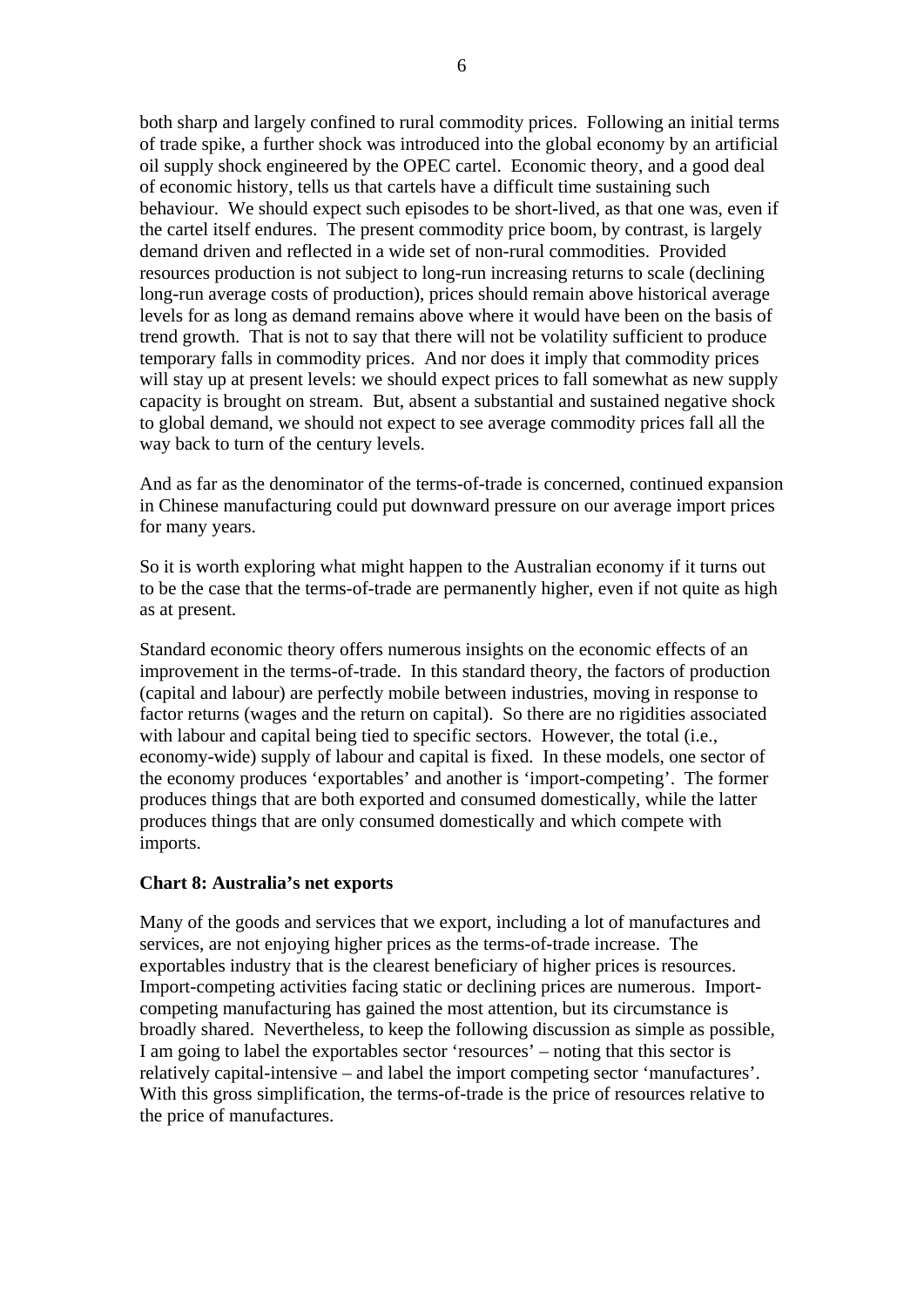According to standard economic theory, and ignoring everything else that is driving economic activity, we might expect the consequences of a permanent improvement in the terms-of-trade eventually to include the following: $<sup>6</sup>$ </sup>

- 1. Output of the resources sector increases and output of the manufacturing sector falls.
- 2. The set of domestic consumption possibilities expands. Consumers are better off, enjoying higher real income in aggregate. They demand more manufactures, though the impact on the domestic consumption of resources is ambiguous.
- 3. The volume of trade expands: volumes of both manufactured imports and resources exports increase.
- 4. The resources sector employs a higher proportion of the economy's capital and labour.
- 5. The real wage rate falls, no matter which output price, or combination of output prices, is used to 'deflate' nominal wages.<sup>7</sup> Consistently, labour's marginal and average products fall in both industries.
- 6. Capital productivity rises, and so too does the real return per unit of capital.
- 7. Labour's share in GDP falls and the profit share increases.

From these standard results, several corollaries of distributional interest follow: The reallocation of the factors of production may be reflected in an internal geographic migration of capital and labour; property owners in resource-rich parts of the country derive capital gains, while those in the non resource-rich parts of the economy may experience capital losses, as may many who own sector-specific capital in the manufacturing sector; earnings per share increase; domestic and foreign shareholders in Australian companies benefit from higher dividends and from the higher wealth that comes with consequent share price growth; and company tax revenue increases, both in absolute terms and as a proportion of total income tax revenue.

The reduction in real wages is a standard Stolper-Samuelson result. Even so, it might strike some of you as a bit odd. An intuitive explanation is as follows: Starting from a position in which labour and capital are fully employed, the output of the more capital-intensive sector expands, and the output of the other sector contracts. Suppose this were to happen with no change in the capital intensity of production in either sector. Then the expanding sector would be requiring additional factor inputs in a higher proportion of capital to labour than they would be released from the contracting sector. The only way this can happen is if labour becomes unemployed; that is, if some of the labour released from the labour-intensive sector is not reemployed in the expanding capital-intensive sector. A real wage reduction ensures

<u>.</u>

<sup>6</sup> These are standard results from the Hechscher-Ohlin model of international trade.

<sup>7</sup> Stolper-Samuelson (1941).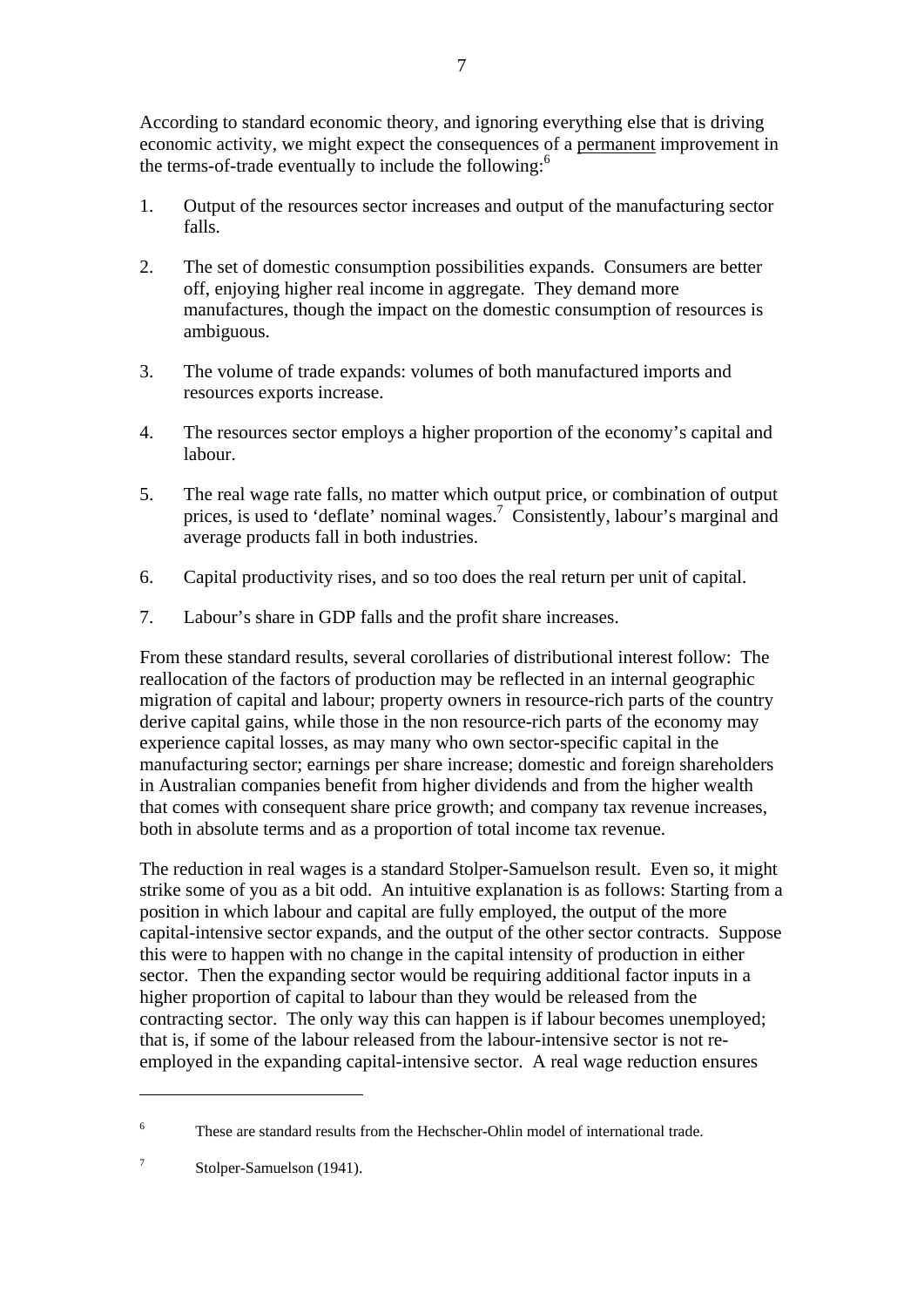that labour remains fully employed. It achieves this by encouraging both sectors to reduce their capital intensity of production.

The effects described above are comparative static impacts. They don't tell us anything about the time path of adjustment, nor adjustment costs. And they deliberately ignore the effects of exogenous shocks other than an increase in the terms of trade. These are important qualifications. For example, while the theory says that higher terms-of-trade will be associated with lower real wages, that does not amount to a forecast that real wages in Australia will fall. For one thing, the reallocation of capital in favour of the resources sector will stimulate construction activity, including residential construction, in the resource-rich parts of the country, and that will be reflected in strong employment growth, possibly even labour shortages, exerting some short-term upward pressure on real wages. For another thing, although this upward pressure should be only temporary, the longer term trend of real wages will be driven by the rate of multi-factor productivity growth; and this may very well be more than enough to compensate for any downward pressure associated with the higher termsof-trade.

Another example of thinking about adjustment paths reveals an important additional result from economic theory: the reallocation of labour and capital in favour of the resources sector will take time. So there could be a lag, possibly lasting several years, before outputs of the resources sector, and export volumes, increase. But consumption and investment may well respond immediately to higher anticipated real national income. In this case:

8. There could be a temporary increase in the current account deficit, with national investment outpacing national saving. While import volumes might increase immediately, export volumes may even fall in the short term.

Judging by the weight of commentary on this topic, the conclusion that a terms of trade improvement could imply no growth, or even a reduction, in export volumes, possibly lasting several years, will strike many as counter-intuitive. It shouldn't.

So far, I haven't mentioned the nominal exchange rate. That's because none of the impacts to which I have referred rely on there being any movement in the nominal exchange rate. This is a rather important point. Many Australian manufacturers would be thinking that the reason they are feeling the squeeze from our higher terms of trade is that the exchange rate has appreciated. But even if the exchange rate were not to appreciate, they would eventually feel the squeeze because they would find it increasingly difficult over time to compete with the construction and resources sectors for the economy's factors of production.

These are, of course, long run results. As I explained in some detail in last year's address, an appreciating exchange rate contributes to macroeconomic stability during the shorter-run adjustment period. Cushioning the domestic economy from the real affects of external shocks is the principal economic role played by a floating exchange rate.

While a higher terms-of-trade might imply a higher current account deficit in the short-term, what happens to the current account deficit in the longer term depends upon what happens, over time, to the gap between national investment and national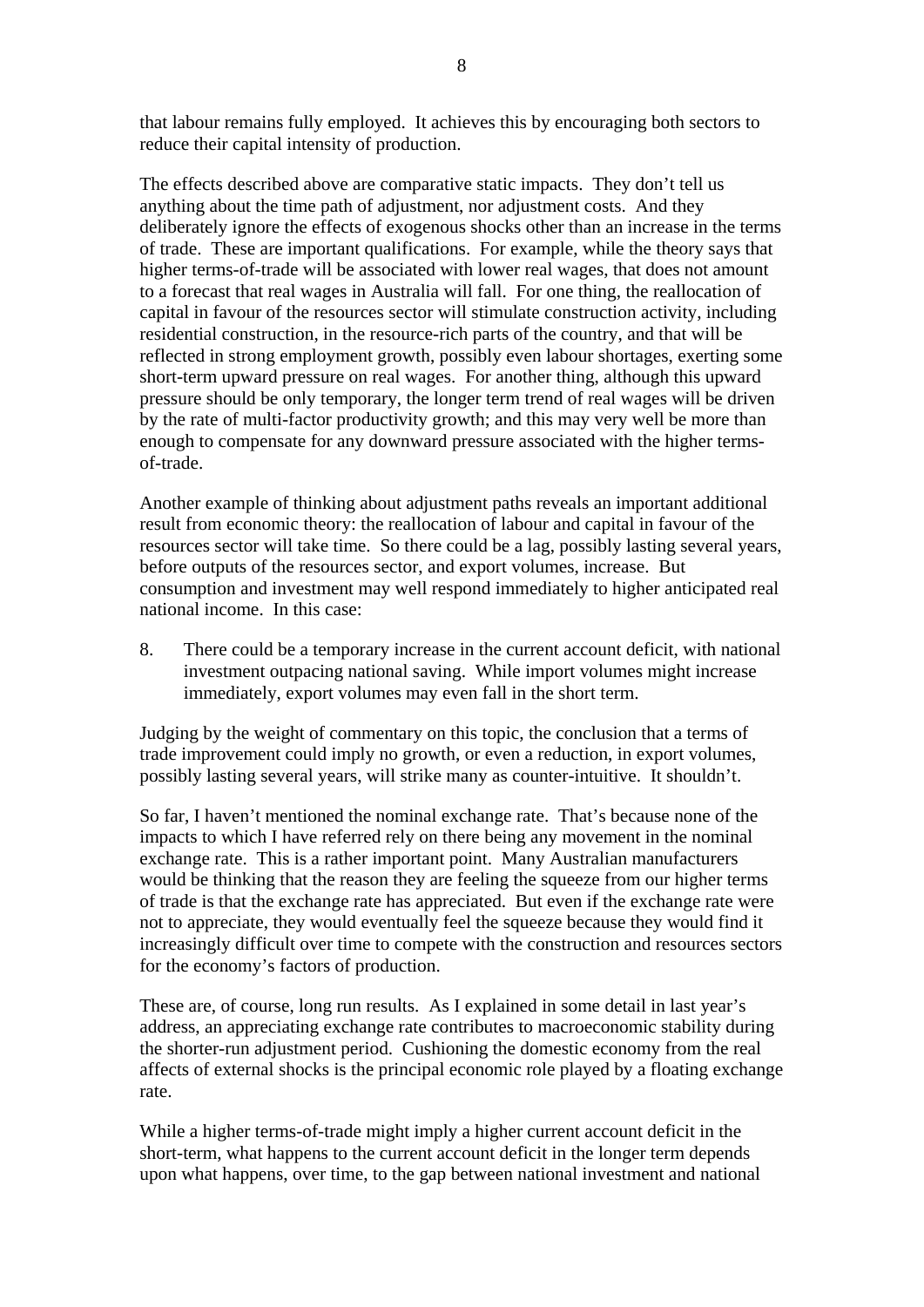saving. A higher terms of trade should be associated, eventually, with higher levels of both saving and investment, with the impact on the gap between the two being ambiguous. There is, however, an unambiguous change in the composition of the current account deficit: The increase in the real return on capital attracts capital inflow, expanding the economy's total supply of that factor. Provided the terms-oftrade are not adversely affected by this international transfer of capital, the real return on capital will be unaffected.<sup>8</sup> But there will then be a higher stream of remittances to the foreign owners of capital – a permanently higher net income deficit on the current account.

It might be tempting to think that the addition to the nation's capital stock will allow the output of the resources sector to expand without there necessarily being a contraction in the manufacturing sector, and that it will provide economy-wide capital deepening so that real wages need not fall. But that is not what the standard theory says. Rather:

9. If the capital stock increases in response to the higher real return on capital, not only will output of the relatively capital-intensive resources sector increase by even more, but the output of the labour-intensive manufacturing sector will fall even further.<sup>9</sup> And the aggregate capital-deepening will not be reflected in higher real wages.<sup>10</sup>

But what if the eventual increase in export volumes is sufficiently large as to have an adverse impact on the terms-of-trade? Then there will be some amelioration of the trends in factor allocations, sectoral outputs and real factor rewards. Provided international capital markets do not overshoot, the impact on the terms-of-trade cannot be large enough to completely reverse these trends. Actually, that is a tautology. However, as we know, markets often overshoot, and so a more than complete reversal of the initial terms-of-trade improvement cannot be ruled out.

While these various results are derived from a highly simplified two-sector, twofactor, long run theoretical model, they nevertheless provide several insights important to an understanding of the changes presently occurring in the Australian economy. Currently, there is quite a bit of interest in what appears to be happening to the composition of Australian output and employment. The model tells us that if the

9 Rybczynski (1955).

<sup>10</sup> See footnote 8.

<sup>8</sup> This is a consequence of production functions exhibiting constant returns to scale. It is a standard feature of Heckscher-Ohlin trade theory: provided there is not complete specialisation in the production of one of the products, there is a one-to-one correspondence between relative product prices and relative factor prices; in turn, there is a one-to-one correspondence between relative factor prices and the cost minimising capital-labour ratio used by each sector; in turn, there is a one-to-one correspondence between the capital-labour ratio used in each sector and the marginal (physical) product of each factor used in each sector; and marginal products equal real factor rewards. These various relationships are unaffected by changes in the total economy supplies of the factors of production. There is a financial market implication of the capital inflow: financial asset prices (e.g., share prices) will be bid up, to the point where the expected rate of return on financial capital is equalised with 'the world rate', with due allowance for country and currency risk.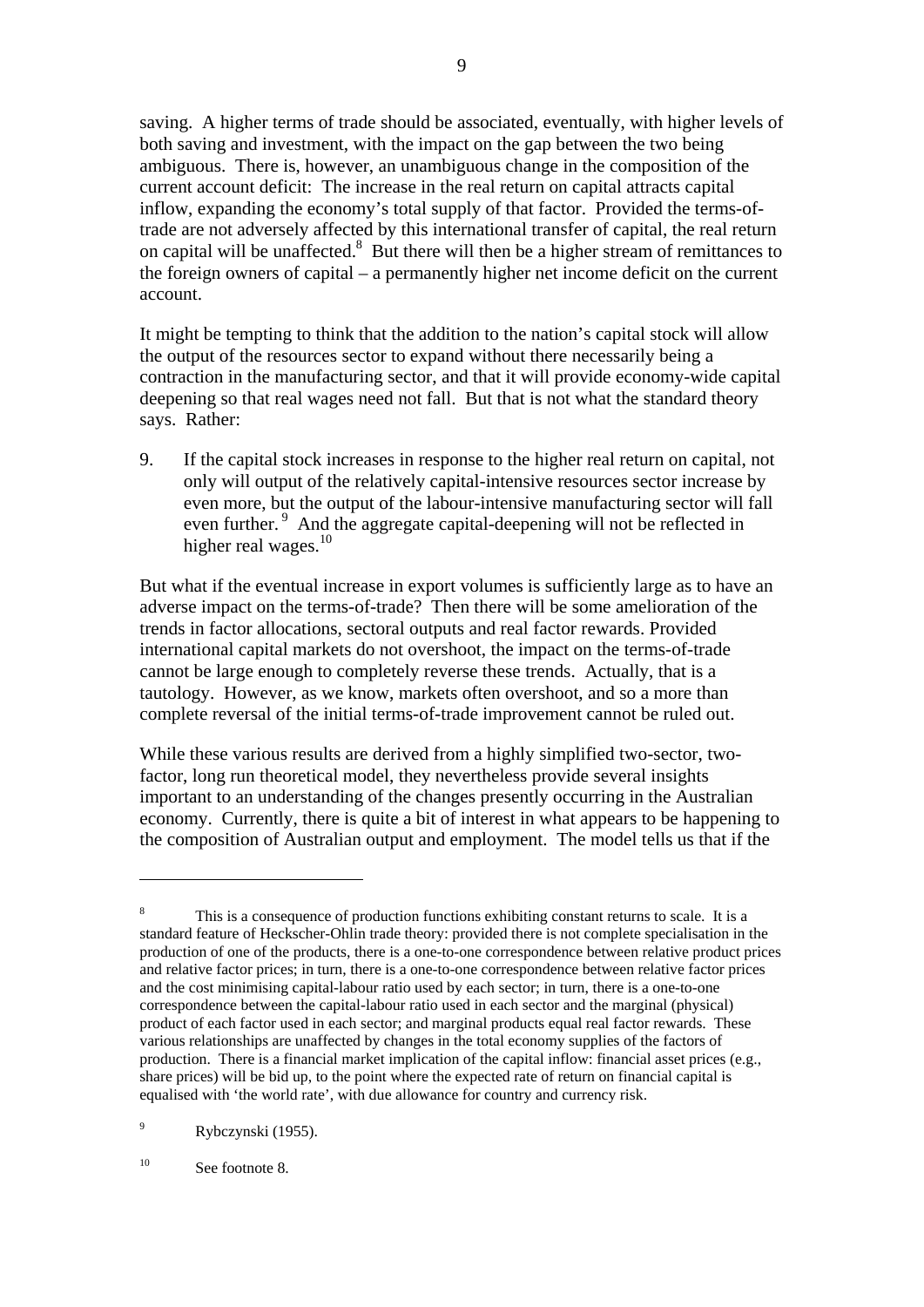terms-of-trade remain at high levels, not only will the resources sector command more capital and labour, manufacturing and other industries whose relative output prices are declining will command less, even as our total stock of capital expands. Furthermore, as the factors of production are reallocated, the pattern of growth will be characteristic of what is often referred to as a 'two speed economy'.

The fact that our higher terms-of-trade are a challenge for Australia's manufacturers hasn't gone unnoticed. Recently, the Australian Industry  $Group<sup>11</sup>$  drew attention to a loss of employment in the manufacturing sector. Some of this loss of manufacturing employment would be associated with the housing cycle – Australia's manufacturing being relatively closely related to residential construction; and, in most of the country, housing construction has been weak for about two years. But some of this loss of manufacturing jobs is, no doubt, precisely what theory predicts would be the consequence of an increase in the terms-of-trade.

Standard economic theory does not predict that the national unemployment rate will be permanently higher as a result of a loss of manufacturing jobs. Rather, it says that, eventually, the increase in employment elsewhere will absorb at least as many jobs as are lost. Short-term employment outcomes would, of course, be affected by the degree of skill mismatch and labour market flexibility. Hence, in the short term we could see higher unemployment in some areas and lower unemployment in others.

#### **Chart 9: Distribution of unemployment**

And this is precisely what has been happening. Up until about two years ago, the regional variation in unemployment rates appeared to be declining, reflecting strong economy-wide demand. Since then, however, unemployment rates have fallen by much more in the resource-rich states, even as these same states have had much stronger growth in participation rates.

#### **Chart 10: Participation rates**

It is difficult to make an assessment of the full distributional implications of a sustained increase in the terms of trade. I have identified a number of important effects that derive from decisions made by private economic agents. But the actions of governments are important also; in particular, the way in which the government recycles higher income tax revenues, including through payments that assist the retraining of labour and structural adjustment. On that matter, it is worth noting that there is a body of evidence confirming that structural adjustment support works best if it is targeted to the welfare of individuals rather than the protection of jobs or industries.12

Assuming some of the increase in the terms of trade is long lasting, are there other implications for government policy? I'm going to come to macroeconomic policy in a moment; but what about industry policy? A lesson from Australia's economic reform experience is the importance of securing efficient resource allocation through

<u>.</u>

<sup>&</sup>lt;sup>11</sup> Australian Industry Group (2006).

 $12$  Blanchard (2005).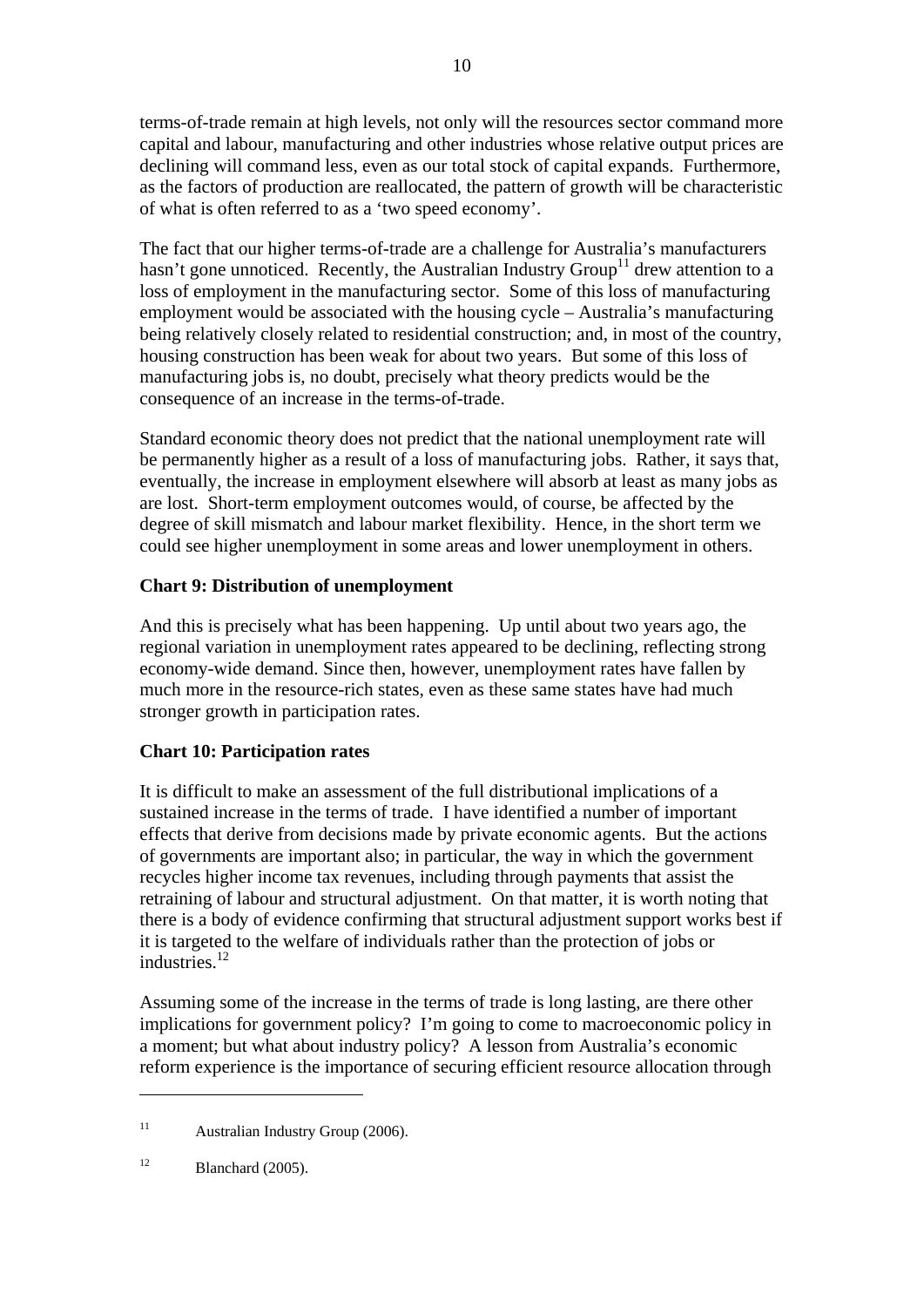strong competition and price-guided markets. A key component of the reform effort was the progressive dismantling of industry plans and other forms of industry policy intervention. Yet, despite that record, and despite the fact that the Australian economy is now operating at close to full capacity, with relatively few idle resources, many people think that industry policy should be doing something in response to higher terms-of-trade. The first test that should be applied to any proposal in this area is the following: Does the proposal seek to resist the change in resource allocation implied by the higher terms-of-trade, or is it empathetic with that change? Proposals that resist the changes I have outlined here should themselves be resisted. My reasoning is straight-forward: Let's just suppose for the moment that we wanted to prevent the consequences of an increase in the terms-of-trade to which I have referred. What would be the best policy means of achieving such an objective? The answer is an across-the-board additional tariff on all imports at a flat rate of about 25 per cent. Now that would be absurd. But the point is this: absurd as it is, anything else would be worse.

But what if the terms-of-trade boom turns out to be short-lived, while many businesses in the manufacturing sector have closed because of a universal expectation that the resources boom will go on forever? Won't we then have much to regret? Yes, we will. But if you think that has implications for industry policy, ask yourself why it should be easier to persuade government that the terms-of-trade boom is temporary than it is to persuade the manufacturing businesses that are contracting and their financiers who are withdrawing capital. I can accept that there may be a case for taking out some insurance against a retreat in the terms-of-trade – a point I have made already in relation to fiscal policy – but I fully expect, indeed, I know it to be true in many cases, that businesses and those who supply financial capital to them are doing the same thing.

If, however, the terms-of-trade improvement does turn out to be long-lived, then the best thing policy will have been able to do is to ensure that the reallocation of resources required to maximise national income at those terms-of-trade proceeds with minimal disruption. While the reallocation of resources has, to date, been generally smooth, thanks largely to past economic reforms – including in the labour market, isolated events of the last couple of years confirm that the future task will be smoother still if we can address some of the issues in pricing, competition and competitive neutrality, in transport, energy and water needed to ensure efficient infrastructure investment and service delivery.<sup>13</sup> There may also be an important role for governments in human capital policies, especially education initiatives that reduce the degree of sectoral rigidity in labour markets. These observations underline both the significance of the ambitious COAG National Reform Agenda agreed in February of this year, and the vital importance of those reforms being implemented as expeditiously and as fulsomely as possible.

The adjustment to a sustained change in world relative prices driven by the emergence of China has many dimensions. I have spent some time exploring some of the possible implications of China's emergence for domestic resource allocation and domestic policy. But if we take a global perspective, the most significant consequence of

<sup>&</sup>lt;sup>13</sup> See Henry (2005) for more on reform issues in the transport, electricity and water sectors.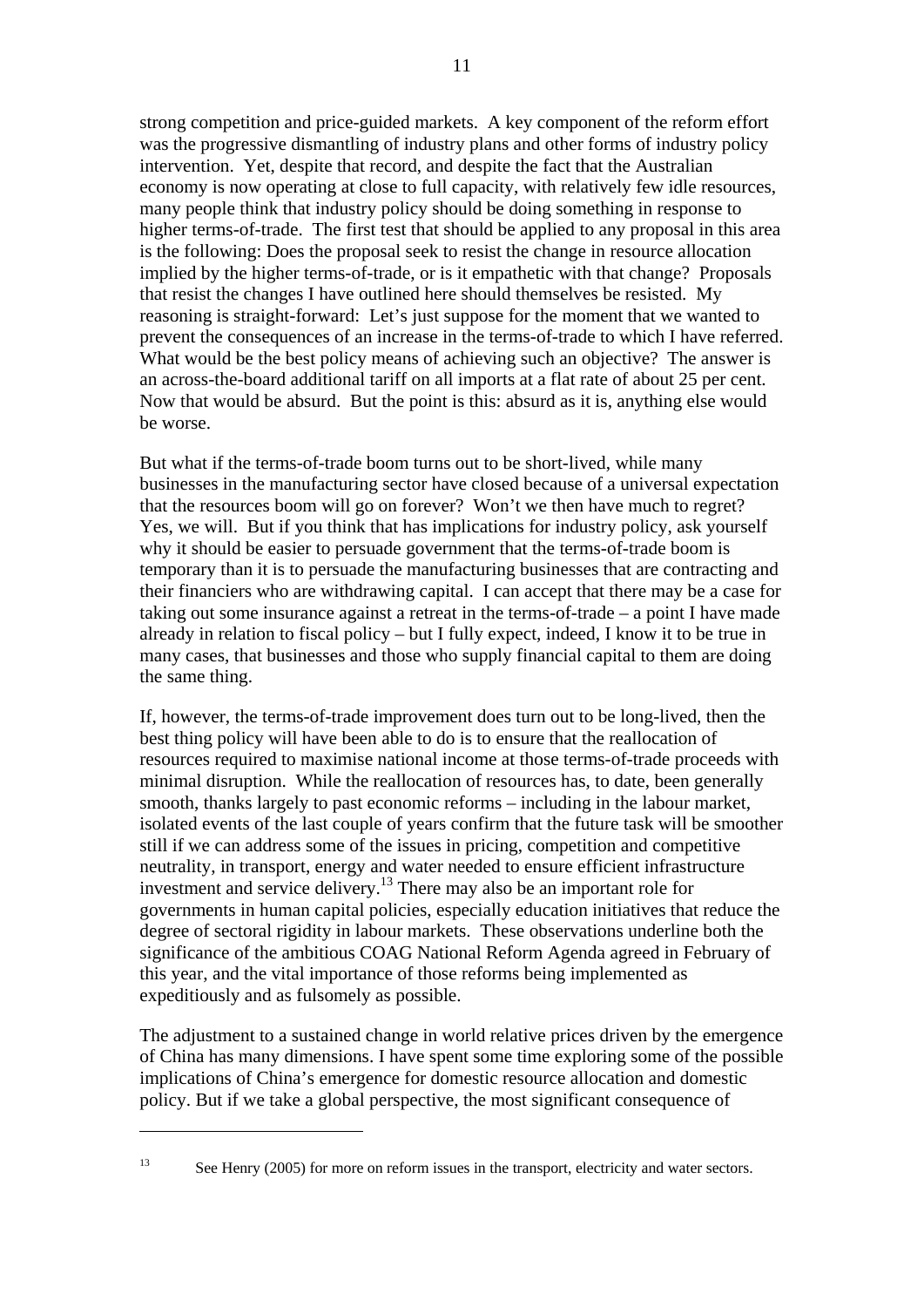China's emergence is surely in the massive social change that is taking place within the world's most populous nation. We should not lose sight of the fact that these changes, despite their potential to disrupt, are bringing enormous benefits to hundreds of millions of people.

I noted earlier too that while we are enjoying a terms-of-trade improvement, some countries are having their terms-of-trade hammered by China's emergence. These countries are worse off, even though the overall welfare of the world is improved. This goes some way to explaining the forces resisting globalisation. Yet, a retreat to protectionist policies in these countries would make them even worse off.

The future need not be that bleak. Many industrialising economies, including some in our geographic region, and a number of large industrialised economies with deteriorating terms-of-trade, will find manufacturing exports that are complementary, rather than competitive, with China's production; things like manufacturing components. In other cases, economies will share in the rewards of China's emergence through capital flows.<sup>14</sup>

I want to conclude my presentation with a few comments on fiscal policy.

I have noted that strong commodity prices have had an impact on the budget. **O**ver the most recent three years, 2002-03 to 2004-05, underlying cash surpluses have averaged 1¼ per cent of GDP, ½ per cent of GDP above the average over the previous five years. Moreover, the surplus is expected to be around 1½ per cent of GDP in 2005-06 and remain above 1 per cent of GDP over the forward estimates, even with our projected decline in commodity prices.

Clearly fiscal policy is relatively tight – especially by international standards. Should it be tighter? Some think it should, because there is the potential for the terms-of-trade to fall sharply and for income growth to slow. As I have noted, we have already taken out some insurance for this eventuality through our projection assumptions. And while this insurance does not fully unwind the increase in commodity prices, it is substantial, with nominal GDP projected to grow at a rate a full percentage point below its longer term average.

But there are other metrics for ascertaining the suitability or otherwise of the stance of fiscal policy, and these relate to the behaviour of the real economy. Over the recent period, the real economy has been growing at around trend, with output close to full capacity. Furthermore, we have had no significant increase in inflation in this period – no rapid acceleration in prices – with little change in monetary policy settings. It is far from obvious that an alternative fiscal policy approach would have generated superior macroeconomic outcomes.

<sup>&</sup>lt;sup>14</sup> Samuelson (2004), points out that a productivity shock in one country – for example, associated with moving closer to the global production technology frontier – that improves productivity in an area in which other countries specialise, may lead to these countries' welfare being lowered. This is because the terms of trade move against the countries in which there has not been a productivity shock, reducing the gains from trade. Of course, despite the terms of trade also moving against the country that experiences the productivity boost, it still benefits from the increase in productivity and is better off.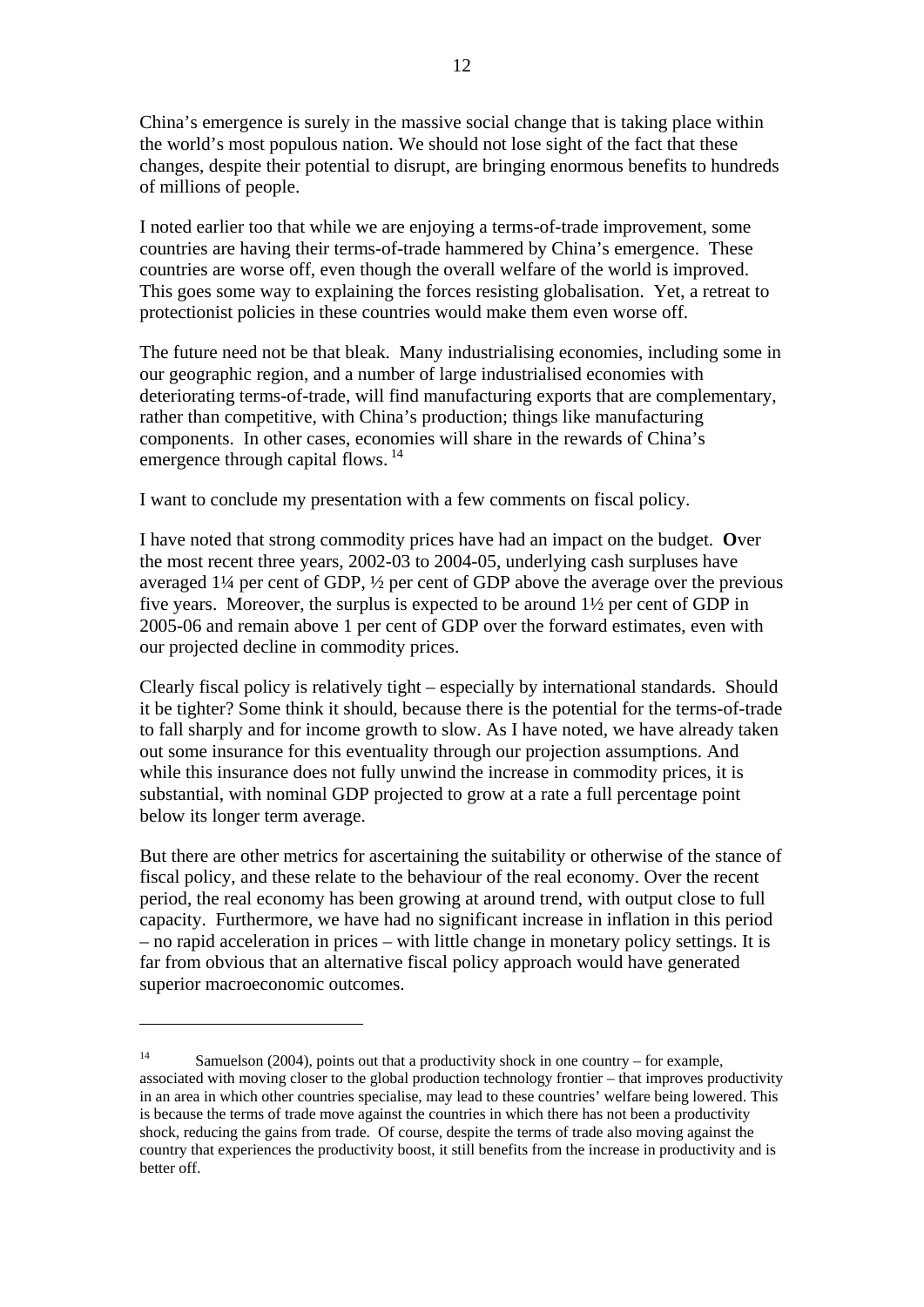Some of the criticism of the fiscal strategy appears based on a couple of misconceptions. Let me quickly address those. Having a medium-term fiscal framework does not imply there will only be fiscal surpluses in the future even if the recent increase in commodity prices turns out to be persistent. Importantly, it also doesn't imply that there can never be deficits. And it does not presage the death of discretionary fiscal policy, as has been suggested by some commentators.<sup>15</sup>

I have observed here that Australia is in an enviable position to benefit from the global structural change associated with China's re-emergence. But China's re-emergence does not imply stronger real GDP growth. Potential real GDP growth is driven by the '3Ps' of 'population', 'participation' and 'productivity'. It remains the case that our potential growth rate will be lower in the future because of the impact on 'population' and 'participation' of the demographic changes I have spoken about on several other occasions. The unemployment rate is already at the level projected for the next 40 years in the 2002-03 *Intergenerational Report*. And productivity growth appears currently to be back to the long run trend rate projected in that document.

Far from providing grounds for complacency, China's re-emergence adds substantial weight to the case for implementing in full the COAG national reform package of productivity-enhancing structural reforms. While I have developed this argument on an assumption that the terms-of-trade stay well above historical average levels for a sustained period, the case is only stronger if the present commodity price boom turns out, after all, to be just another spike.

<sup>15</sup> Garnaut (2005).